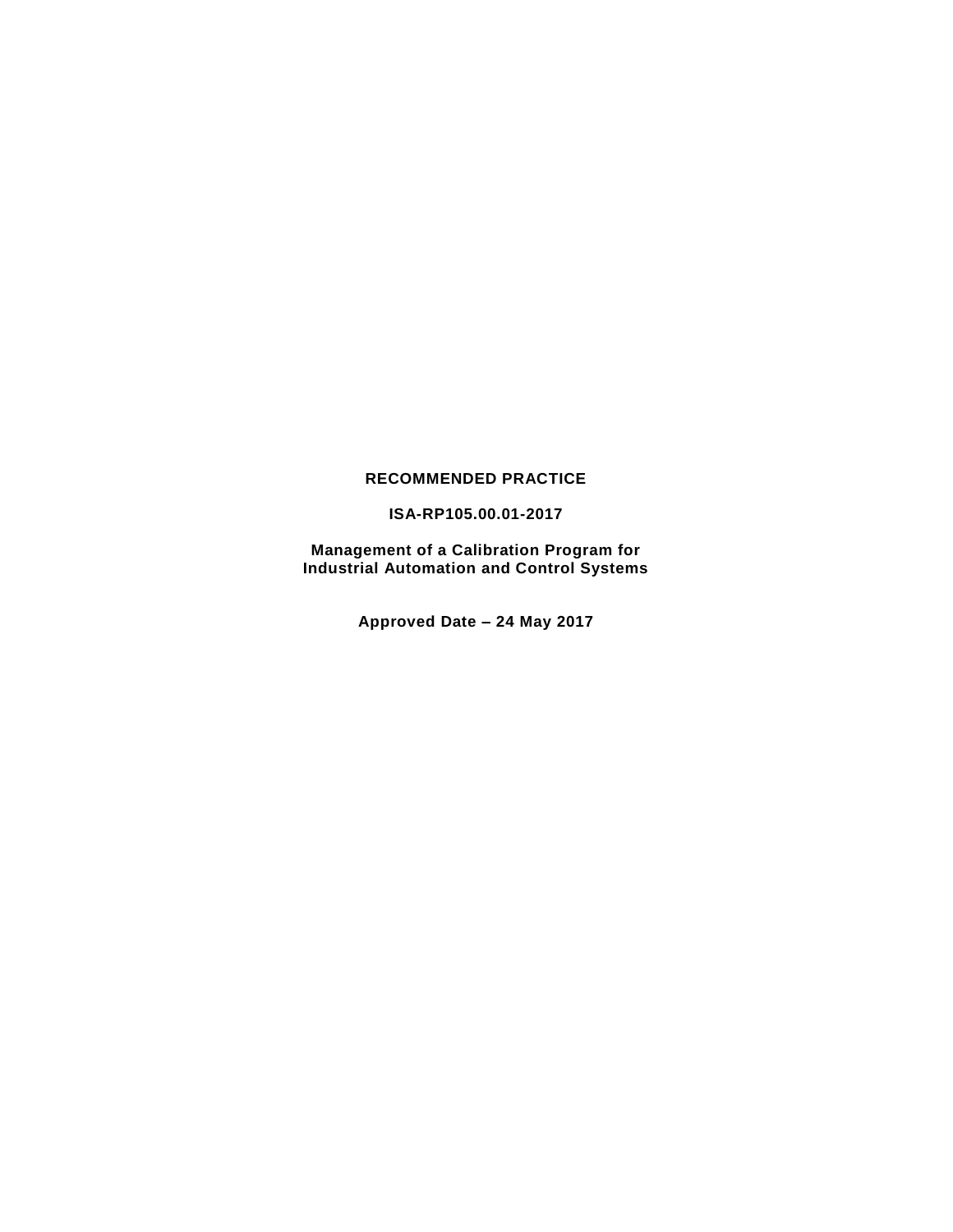ISA-RP105.00.01-2017, Management of a Calibration Program for Industrial Automation and Control Systems

ISBN: 978-1-945541-63-6

Copyright © 2017 by the International Society of Automation (ISA). Not for resale. Printed in the United States of America. No part of this publication may be reproduced, stored in a retrieval system, or transmitted in any form or by any means (electronic mechanical, photocopying, recording, or otherwise), without the prior written permission of the Publisher.

ISA 67 T.W. Alexander Drive P.O. Box 12277 Research Triangle Park, North Carolina 27709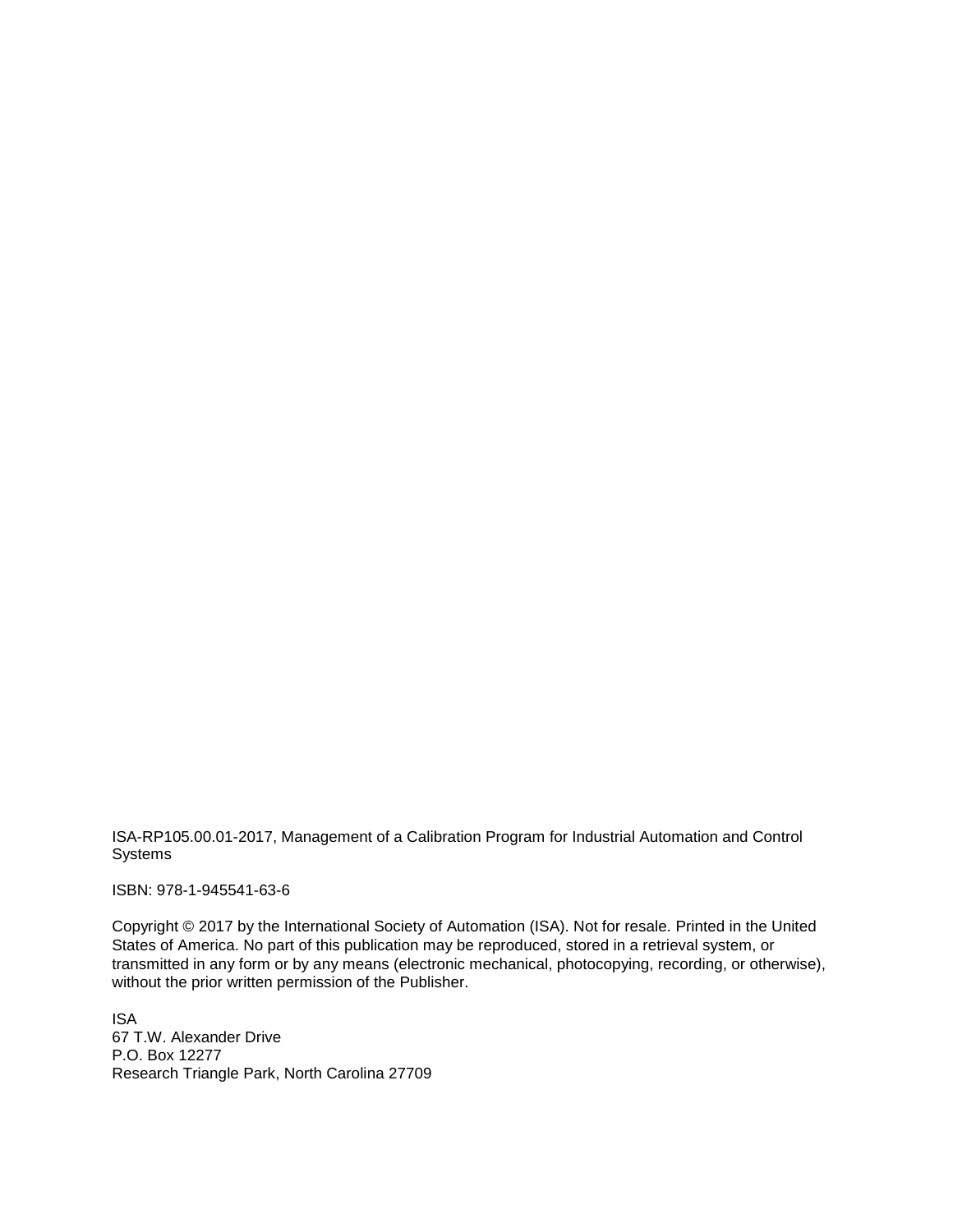### **Preface**

This preface, as well as all footnotes and annexes, is included for information purposes and is not part of ISA-RP105.00.01-2017.

This document has been prepared as part of the service of ISA toward a goal of uniformity in the field of instrumentation. To be of real value, this document should not be static but should be subject to periodic review. Toward this end, the Society welcomes all comments and criticisms and asks that they be addressed to the Secretary, Standards and Practices Board; ISA; 67 T.W. Alexander Drive; P. O. Box 12277; Research Triangle Park, NC 27709; Telephone (919) 549-8411; Fax (919) 549-8288; E-mail: [standards@isa.org.](mailto:standards@isa.org)

The ISA Standards and Practices Department is aware of the growing need for attention to the metric system of units in general, and the International System of Units (SI) in particular, in the preparation of instrumentation standards. The Department is further aware of the benefits to USA users of ISA standards of incorporating suitable references to the SI (and the metric system) in their business and professional dealings with other countries. Toward this end, this Department will endeavor to introduce SI-acceptable metric units in all new and revised standards, recommended practices, and technical reports to the greatest extent possible. *Standard for Use of the International System of Units (SI): The Modern Metric System*, published by the American Society for Testing & Materials as IEEE/ASTM SI 10- 97, and future revisions, will be the reference guide for definitions, symbols, abbreviations, and conversion factors.

It is the policy of ISA to encourage and welcome the participation of all concerned individuals and interests in the development of ISA standards, recommended practices, and technical reports. Participation in the ISA standards-making process by an individual in no way constitutes endorsement by the employer of that individual, of ISA, or of any of the standards, recommended practices, and technical reports that ISA develops.

**CAUTION — ISA DOES NOT TAKE ANY POSITION WITH RESPECT TO THE EXISTENCE OR VALIDITY OF ANY PATENT RIGHTS ASSERTED IN CONNECTION WITH THIS DOCUMENT, AND ISA DISCLAIMS LIABILITY FOR THE INFRINGEMENT OF ANY PATENT RESULTING FROM THE USE OF THIS DOCUMENT. USERS ARE ADVISED THAT DETERMINATION OF THE VALIDITY OF ANY PATENT RIGHTS, AND THE RISK OF INFRINGEMENT OF SUCH RIGHTS, IS ENTIRELY THEIR OWN RESPONSIBILITY.** 

**PURSUANT TO ISA'S PATENT POLICY, ONE OR MORE PATENT HOLDERS OR PATENT APPLICANTS MAY HAVE DISCLOSED PATENTS THAT COULD BE INFRINGED BY USE OF THIS DOCUMENT AND EXECUTED A LETTER OF ASSURANCE COMMITTING TO THE GRANTING OF A LICENSE ON A WORLDWIDE, NON-DISCRIMINATORY BASIS, WITH A FAIR AND REASONABLE ROYALTY RATE AND FAIR AND REASONABLE TERMS AND CONDITIONS. FOR MORE INFORMATION ON SUCH DISCLOSURES AND LETTERS OF ASSURANCE, CONTACT ISA OR VISIT [WWW.ISA.ORG/STANDARDSPATENTS.](http://www.isa.org/StandardsPatents)**

**OTHER PATENTS OR PATENT CLAIMS MAY EXIST FOR WHICH A DISCLOSURE OR LETTER OF ASSURANCE HAS NOT BEEN RECEIVED. ISA IS NOT RESPONSIBLE FOR IDENTIFYING PATENTS OR PATENT APPLICATIONS FOR WHICH A LICENSE MAY BE REQUIRED, FOR CONDUCTING INQUIRIES INTO THE LEGAL VALIDITY OR SCOPE OF PATENTS, OR DETERMINING WHETHER ANY LICENSING TERMS OR CONDITIONS PROVIDED IN CONNECTION WITH SUBMISSION OF A LETTER OF ASSURANCE, IF ANY, OR IN ANY LICENSING AGREEMENTS ARE REASONABLE OR NON-DISCRIMINATORY.**

**ISA REQUESTS THAT ANYONE REVIEWING THIS DOCUMENT WHO IS AWARE OF ANY PATENTS THAT MAY IMPACT IMPLEMENTATION OF THE DOCUMENT NOTIFY THE ISA STANDARDS AND PRACTICES DEPARTMENT OF THE PATENT AND ITS OWNER.**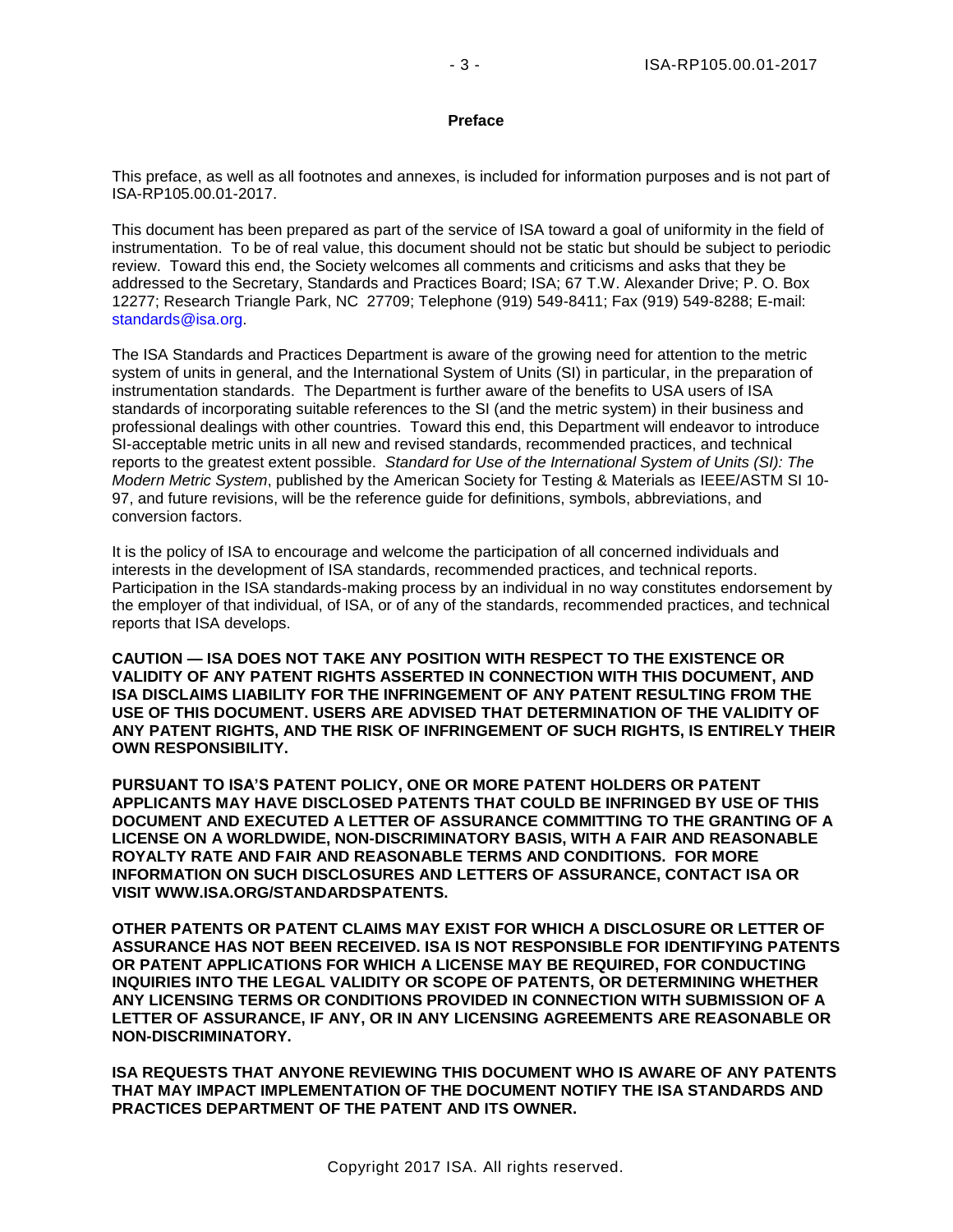**ADDITIONALLY, THE USE OF THIS DOCUMENT MAY INVOLVE HAZARDOUS MATERIALS, OPERATIONS OR EQUIPMENT. THE DOCUMENT CANNOT ANTICIPATE ALL POSSIBLE APPLICATIONS OR ADDRESS ALL POSSIBLE SAFETY ISSUES ASSOCIATED WITH USE IN HAZARDOUS CONDITIONS. THE USER OF THIS DOCUMENT MUST EXERCISE SOUND PROFESSIONAL JUDGMENT CONCERNING ITS USE AND APPLICABILITY UNDER THE USER'S PARTICULAR CIRCUMSTANCES. THE USER MUST ALSO CONSIDER THE APPLICABILITY OF ANY GOVERNMENTAL REGULATORY LIMITATIONS AND ESTABLISHED SAFETY AND HEALTH PRACTICES BEFORE IMPLEMENTING THIS DOCUMENT.**

### **THE USER OF THIS DOCUMENT SHOULD BE AWARE THAT THIS DOCUMENT MAY BE IMPACTED BY ELECTRONIC SECURITY ISSUES. THE COMMITTEE HAS NOT YET ADDRESSED THE POTENTIAL ISSUES IN THIS VERSION.**

ISA [\(www.isa.org\)](https://www.isa.org/) is a nonprofit professional association that sets the standard for those who apply engineering and technology to improve the management, safety, and cybersecurity of modern automation and control systems used across industry and critical infrastructure. Founded in 1945, ISA develops widely used global standards; certifies industry professionals; provides education and training; publishes books and technical articles; hosts conferences and exhibits; and provides networking and career development programs for its 40,000 members and 400,000 customers around the world.

ISA owns [Automation.com,](http://www.automation.com/) a leading online publisher of automation-related content, and is the founding sponsor of The Automation Federation [\(www.automationfederation.org\)](http://www.automationfederation.org/), an association of non-profit organizations serving as "The Voice of Automation." Through a wholly owned subsidiary, ISA bridges the gap between standards and their implementation with the ISA Security Compliance Institute [\(www.isasecure.org\)](http://www.isasecure.org/) and the ISA Wireless Compliance Institute [\(www.isa100wci.org\)](http://www.isa100wci.org/).

The following served as voting members on the ISA105 committee:

### **NAME COMPANY**

| J. Federlein, Chair         | Federlein & Assoc. LLC                |
|-----------------------------|---------------------------------------|
| P. Brett, Managing Director | Honeywell Inc.                        |
| J. Jamison                  | Jamison & Associates Ltd.             |
| G. Lehmann                  | <b>AECOM</b>                          |
| T. McAvinew                 | Consultant                            |
| G. Ramachandran             | Systems Research International Inc.   |
| L. Staples                  | <b>Oklahoma Gas &amp; Electric</b>    |
| I. Verhappen                | <b>Industrial Automation Networks</b> |
|                             |                                       |

The following served as members of the Standards and Practices Board and approved the document on 24 March 2017:

### **NAME COMPANY**

| M. Wilkins, Vice President | Yokogawa                          |
|----------------------------|-----------------------------------|
| D. Bartusiak               | ExxonMobil Research & Engineering |
| D. Brandl                  | <b>BR&amp;L Consulting</b>        |
| P. Brett                   | Honeywell Inc.                    |
| E. Cosman                  | OIT Concepts, LLC                 |
| D. Dunn                    | Consultant                        |
| J. Federlein               | Federlein & Assoc. LLC            |
| <b>B.</b> Fitzpatrick      | Wood Group Mustang                |
| J. Gilsinn                 | <b>Kenexis Consulting</b>         |
| J.-P. Hauet                | <b>KB</b> Intelligence            |
| D. Lee                     | <b>UCDS</b>                       |
| G. Lehmann                 | <b>AECOM</b>                      |
|                            |                                   |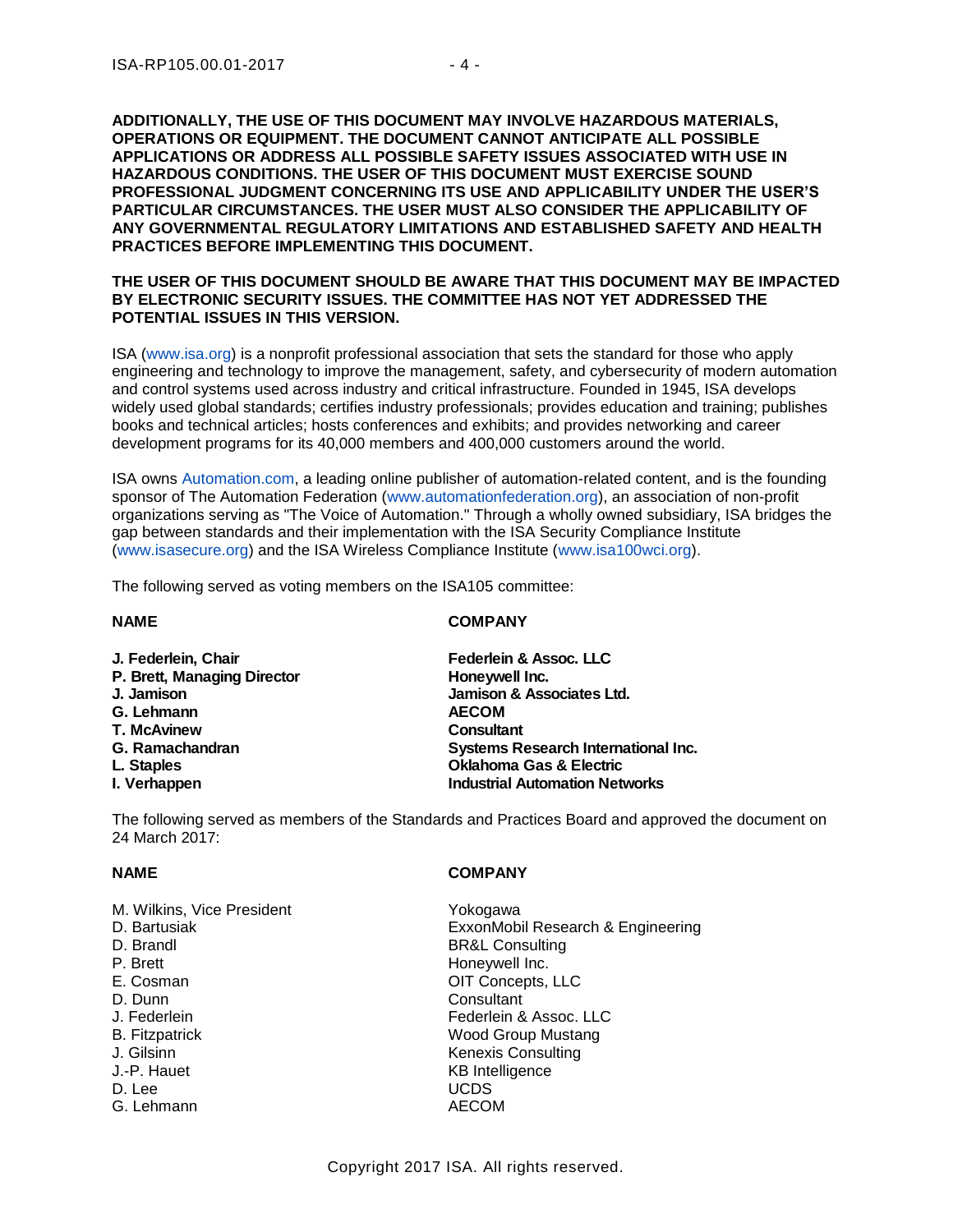T. McAvinew Consultant V. Mezzano<br>C. Monchinski N. Sands DuPont K. Unger Consultant<br>
I. Verhappen Consultant<br>
Industrial A W. Weidman **Consultant**<br>
U. Weiss **Consultant**<br>
U. Weiss **Consultant** 

K.-P. Lindner **Endress+Hauser Process Solutions AG**<br>T. McAvinew **Consultant** Automated Control Concepts Inc. G. Nasby **City of Guelph Water Services** M. Nixon Emerson Process Management<br>
D. Reed B. Reed Rockwell Automation **Rockwell Automation** H. Sasajima **Fieldcomm Group Inc. Asia-Pacific**<br>
Herman Storey Consulting Herman Storey Consulting I. Verhappen I. Verhappen I. Verhappen I. Verhappen I. Verhappen I. Visnich I. Visnich I. Visnich I. Visnich I Burns & McDonnell J. Weiss J. Weiss Applied Control Solutions LLC<br>
D. Zetterberg Chevron Energy Chevron Energy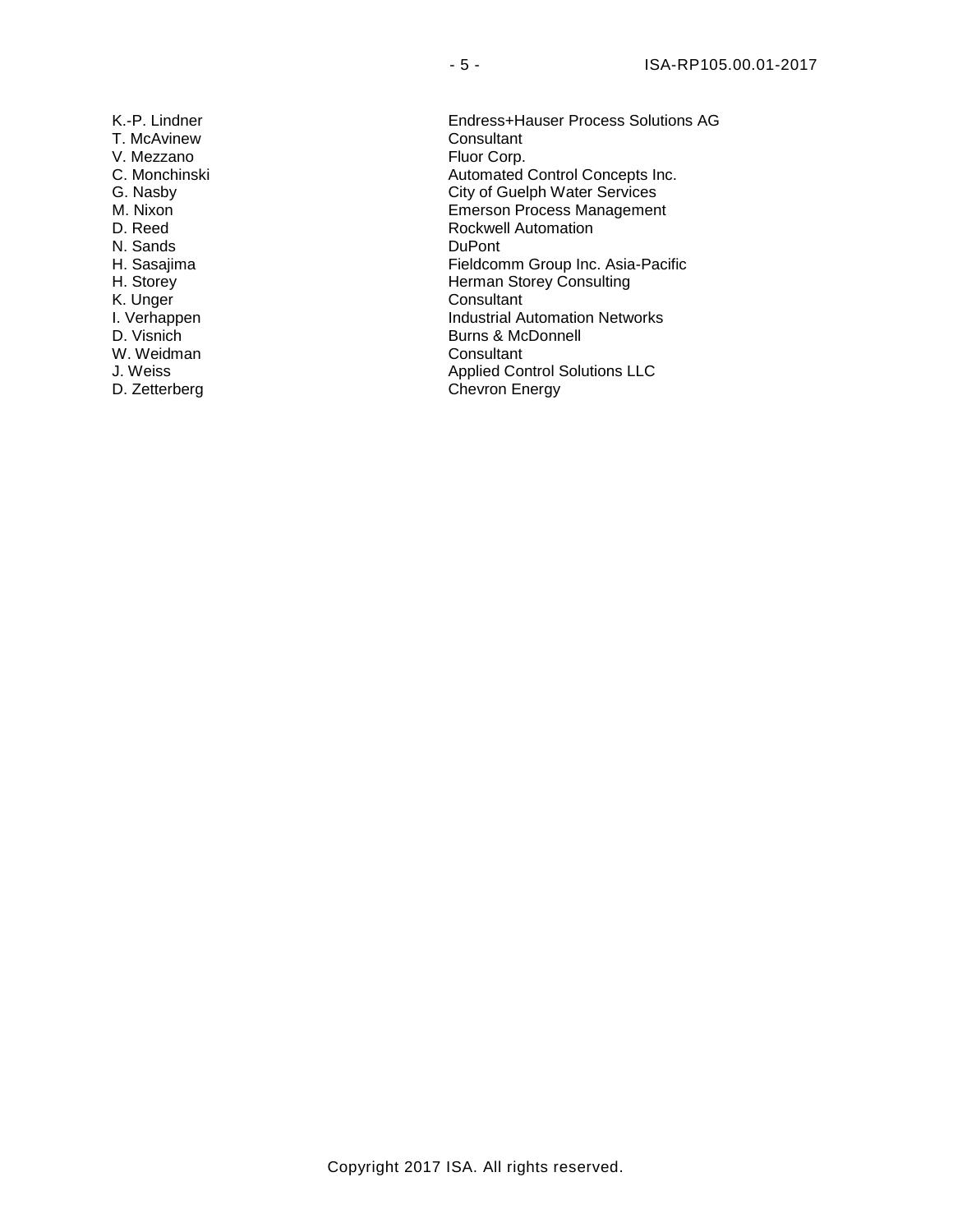This page intentionally left blank.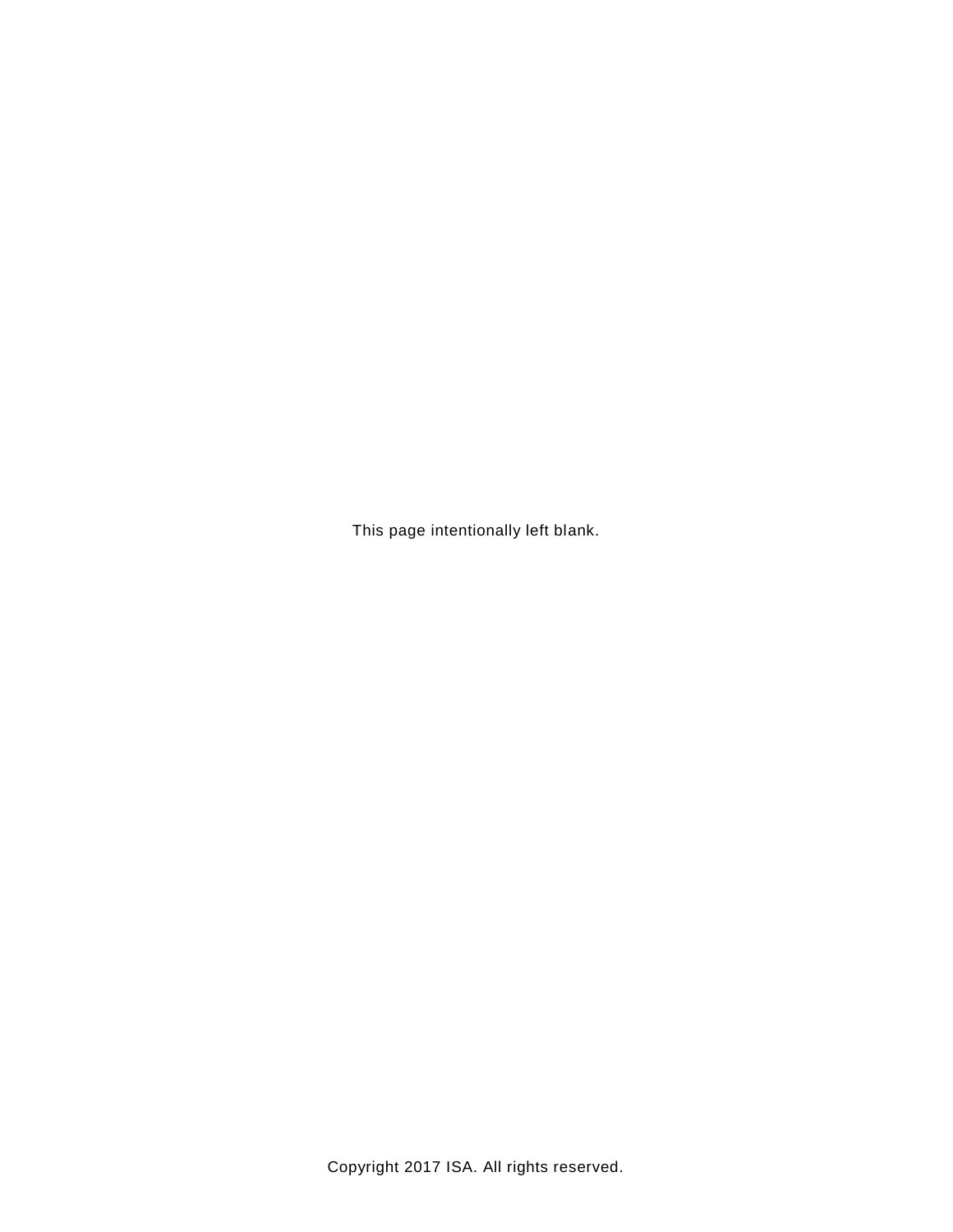# **Table of Contents**

| 1 |      |                                                                             |  |
|---|------|-----------------------------------------------------------------------------|--|
|   | 1.1  |                                                                             |  |
|   | 1.2  |                                                                             |  |
| 2 |      |                                                                             |  |
| 3 |      |                                                                             |  |
|   | 3.1  |                                                                             |  |
|   | 3.2  |                                                                             |  |
| 4 |      |                                                                             |  |
|   | 4.1  |                                                                             |  |
|   | 4.2  |                                                                             |  |
|   | 4.3  |                                                                             |  |
|   | 4.4  |                                                                             |  |
|   | 4.5  |                                                                             |  |
|   | 4.6  |                                                                             |  |
| 5 |      |                                                                             |  |
|   | 5.1  |                                                                             |  |
|   | 5.2  |                                                                             |  |
|   | 5.3  |                                                                             |  |
|   | 5.4  |                                                                             |  |
|   | 5.5  |                                                                             |  |
|   | 5.6  |                                                                             |  |
|   | 5.7  |                                                                             |  |
|   | 5.8  |                                                                             |  |
|   | 5.9  |                                                                             |  |
|   | 5.10 |                                                                             |  |
|   | 5.11 |                                                                             |  |
| 6 |      |                                                                             |  |
|   |      |                                                                             |  |
| 7 | 6.1  |                                                                             |  |
|   |      |                                                                             |  |
|   | 7.1  |                                                                             |  |
|   | 7.2  |                                                                             |  |
|   | 7.3  |                                                                             |  |
| 8 |      |                                                                             |  |
|   | 8.1  |                                                                             |  |
|   | 8.2  |                                                                             |  |
|   | 8.3  | Example 3 - Pressure measurement theoretical loop tolerance - pressure      |  |
|   | 8.4  | Example 4 - Pressure measurement theoretical tolerance - pressure gauge  28 |  |
|   | 8.5  |                                                                             |  |
|   |      |                                                                             |  |